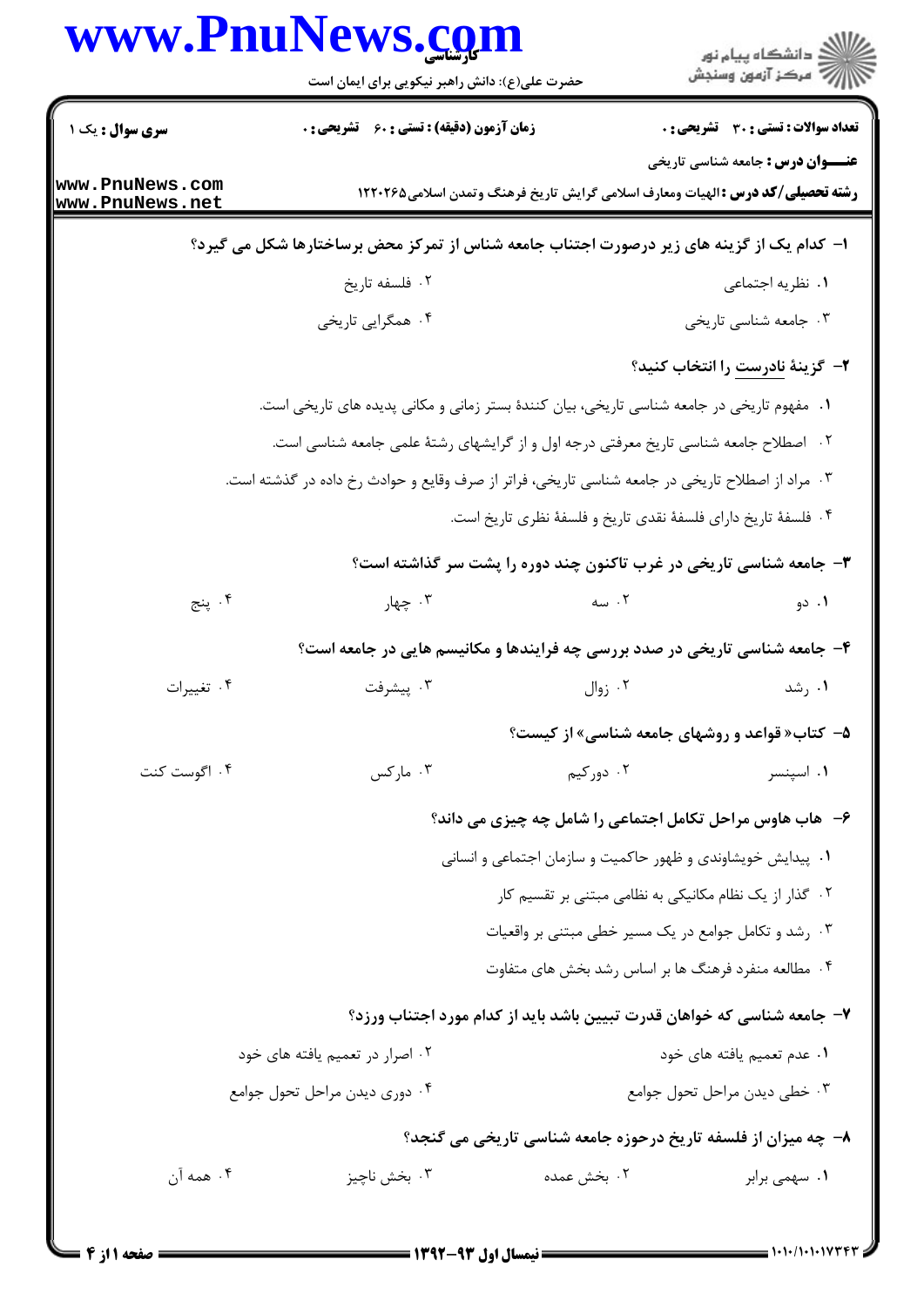## **WWW PnuNews com**

| زمان آزمون (دقیقه) : تستی : 60 ٪ تشریحی : 0<br><b>سری سوال : ۱ یک</b><br><b>عنـــوان درس :</b> جامعه شناسی تاریخی<br>www.PnuNews.com<br><b>رشته تحصیلی/کد درس :</b> الهیات ومعارف اسلامی گرایش تاریخ فرهنگ وتمدن اسلامی۱۲۲۰۲۶۵<br>www.PnuNews.net<br>۹- تفاوت جامعه شناسی تاریخی و فلسفه تاریخ در چیست؟<br>۰۲ تنها در روش متفاوتند.<br>۰۱ تنها در هدف متفاوتند.<br>۰۳ تنها در موضوع متفاوتند.<br>۰۴ در روش و محتوا متفاوتند.<br><b>۱۰</b> - تفاوت جامعه شناسی تاریخی کلان با فلسفه نظری تاریخ در چیست؟<br>۱. جامعه شناسی تاریخی کلان به وجود و تحول جوامع مستقل و مجزا باورندارد.<br>۰۲ جامعه شناسی تاریخی کلان به وجود و تحول جوامع مستقل و مجزا باوردارد.<br>۰۳ فلسفه نظری تاریخ وجود و تحول جوامع را به صورت مستقل و مجزا بررسی می کند.<br>۰۴ فلسفه نظری تاریخ به وجود و تحول جوامع مستقل و مجزا باوردارد.<br>11- كدام دانشمند با ادعاى ماركسيست ها مبنى برتبيين كل جريان تكامل اجتماعى و تاريخى مخالفت مى ورزيد؟<br>۰۳ لنین<br>۰۲ انگلس<br>۰۱ کارل مارکس<br>۰۴ ماکس وبر<br><b>۱۲</b> - کتاب« تمدن و ناخرسندی آن» از کیست؟<br>۰۴ اشپنگلر<br>۰۳ کالنز<br>۰۲ مارکس<br>۰۱ فروید<br>۱۳- جامعه شناسی تاریخی درکدام سطح در صدد بررسی فرایندها و سازوکارهای تغییرات اجتماعی است که سیمای جوامع را<br>دگرگون یا باز تولید می کند؟<br>٠١ جامعه شناسي تاريخي تغيير اجتماعي<br>۰۲ جامعه شناسی تاریخی کلان<br>۰۳ جامعه شناسی تاریخی خرد<br>۰۴ جامعه شناسی تاریخی نهادهای اجتماعی<br>۱۴– کدام گزینه در خصوص نظر مارکس و اسپنسر در خصوص تحول اجتماعی درست است؟<br>۰۱ اسپنسر تطور اجتماعی را خطی می داند و مارکس پدیده های اجتماعی را چند عاملی می داند.<br>۰۲ مارکس تطور اجتماعی را خطی می داند و اسپنسر پدیده های اجتماعی را چند عاملی می داند.<br>۰۳ هردو تطور اجتماعی را خطی می دانند.<br>۰۴ هردو تطور اجتماعی را چند عاملی می دانند. |  | www.PnuNews.com<br>حضرت علی(ع): دانش راهبر نیکویی برای ایمان است |  | ڪ دانشڪاه پيام نور<br>//> مرڪز آزمون وسنڊش |  |
|-------------------------------------------------------------------------------------------------------------------------------------------------------------------------------------------------------------------------------------------------------------------------------------------------------------------------------------------------------------------------------------------------------------------------------------------------------------------------------------------------------------------------------------------------------------------------------------------------------------------------------------------------------------------------------------------------------------------------------------------------------------------------------------------------------------------------------------------------------------------------------------------------------------------------------------------------------------------------------------------------------------------------------------------------------------------------------------------------------------------------------------------------------------------------------------------------------------------------------------------------------------------------------------------------------------------------------------------------------------------------------------------------------------------------------------------------------------------------------------------------------------------------------------------------------------------------------------------------------------------------------------------------------------------------------------------------------------------------------|--|------------------------------------------------------------------|--|--------------------------------------------|--|
|                                                                                                                                                                                                                                                                                                                                                                                                                                                                                                                                                                                                                                                                                                                                                                                                                                                                                                                                                                                                                                                                                                                                                                                                                                                                                                                                                                                                                                                                                                                                                                                                                                                                                                                               |  |                                                                  |  | تعداد سوالات : تستي : 30 - تشريحي : 0      |  |
|                                                                                                                                                                                                                                                                                                                                                                                                                                                                                                                                                                                                                                                                                                                                                                                                                                                                                                                                                                                                                                                                                                                                                                                                                                                                                                                                                                                                                                                                                                                                                                                                                                                                                                                               |  |                                                                  |  |                                            |  |
|                                                                                                                                                                                                                                                                                                                                                                                                                                                                                                                                                                                                                                                                                                                                                                                                                                                                                                                                                                                                                                                                                                                                                                                                                                                                                                                                                                                                                                                                                                                                                                                                                                                                                                                               |  |                                                                  |  |                                            |  |
|                                                                                                                                                                                                                                                                                                                                                                                                                                                                                                                                                                                                                                                                                                                                                                                                                                                                                                                                                                                                                                                                                                                                                                                                                                                                                                                                                                                                                                                                                                                                                                                                                                                                                                                               |  |                                                                  |  |                                            |  |
|                                                                                                                                                                                                                                                                                                                                                                                                                                                                                                                                                                                                                                                                                                                                                                                                                                                                                                                                                                                                                                                                                                                                                                                                                                                                                                                                                                                                                                                                                                                                                                                                                                                                                                                               |  |                                                                  |  |                                            |  |
|                                                                                                                                                                                                                                                                                                                                                                                                                                                                                                                                                                                                                                                                                                                                                                                                                                                                                                                                                                                                                                                                                                                                                                                                                                                                                                                                                                                                                                                                                                                                                                                                                                                                                                                               |  |                                                                  |  |                                            |  |
|                                                                                                                                                                                                                                                                                                                                                                                                                                                                                                                                                                                                                                                                                                                                                                                                                                                                                                                                                                                                                                                                                                                                                                                                                                                                                                                                                                                                                                                                                                                                                                                                                                                                                                                               |  |                                                                  |  |                                            |  |
|                                                                                                                                                                                                                                                                                                                                                                                                                                                                                                                                                                                                                                                                                                                                                                                                                                                                                                                                                                                                                                                                                                                                                                                                                                                                                                                                                                                                                                                                                                                                                                                                                                                                                                                               |  |                                                                  |  |                                            |  |
|                                                                                                                                                                                                                                                                                                                                                                                                                                                                                                                                                                                                                                                                                                                                                                                                                                                                                                                                                                                                                                                                                                                                                                                                                                                                                                                                                                                                                                                                                                                                                                                                                                                                                                                               |  |                                                                  |  |                                            |  |
|                                                                                                                                                                                                                                                                                                                                                                                                                                                                                                                                                                                                                                                                                                                                                                                                                                                                                                                                                                                                                                                                                                                                                                                                                                                                                                                                                                                                                                                                                                                                                                                                                                                                                                                               |  |                                                                  |  |                                            |  |
|                                                                                                                                                                                                                                                                                                                                                                                                                                                                                                                                                                                                                                                                                                                                                                                                                                                                                                                                                                                                                                                                                                                                                                                                                                                                                                                                                                                                                                                                                                                                                                                                                                                                                                                               |  |                                                                  |  |                                            |  |
|                                                                                                                                                                                                                                                                                                                                                                                                                                                                                                                                                                                                                                                                                                                                                                                                                                                                                                                                                                                                                                                                                                                                                                                                                                                                                                                                                                                                                                                                                                                                                                                                                                                                                                                               |  |                                                                  |  |                                            |  |
|                                                                                                                                                                                                                                                                                                                                                                                                                                                                                                                                                                                                                                                                                                                                                                                                                                                                                                                                                                                                                                                                                                                                                                                                                                                                                                                                                                                                                                                                                                                                                                                                                                                                                                                               |  |                                                                  |  |                                            |  |
|                                                                                                                                                                                                                                                                                                                                                                                                                                                                                                                                                                                                                                                                                                                                                                                                                                                                                                                                                                                                                                                                                                                                                                                                                                                                                                                                                                                                                                                                                                                                                                                                                                                                                                                               |  |                                                                  |  |                                            |  |
|                                                                                                                                                                                                                                                                                                                                                                                                                                                                                                                                                                                                                                                                                                                                                                                                                                                                                                                                                                                                                                                                                                                                                                                                                                                                                                                                                                                                                                                                                                                                                                                                                                                                                                                               |  |                                                                  |  |                                            |  |
|                                                                                                                                                                                                                                                                                                                                                                                                                                                                                                                                                                                                                                                                                                                                                                                                                                                                                                                                                                                                                                                                                                                                                                                                                                                                                                                                                                                                                                                                                                                                                                                                                                                                                                                               |  |                                                                  |  |                                            |  |
|                                                                                                                                                                                                                                                                                                                                                                                                                                                                                                                                                                                                                                                                                                                                                                                                                                                                                                                                                                                                                                                                                                                                                                                                                                                                                                                                                                                                                                                                                                                                                                                                                                                                                                                               |  |                                                                  |  |                                            |  |
|                                                                                                                                                                                                                                                                                                                                                                                                                                                                                                                                                                                                                                                                                                                                                                                                                                                                                                                                                                                                                                                                                                                                                                                                                                                                                                                                                                                                                                                                                                                                                                                                                                                                                                                               |  |                                                                  |  |                                            |  |
|                                                                                                                                                                                                                                                                                                                                                                                                                                                                                                                                                                                                                                                                                                                                                                                                                                                                                                                                                                                                                                                                                                                                                                                                                                                                                                                                                                                                                                                                                                                                                                                                                                                                                                                               |  |                                                                  |  |                                            |  |
|                                                                                                                                                                                                                                                                                                                                                                                                                                                                                                                                                                                                                                                                                                                                                                                                                                                                                                                                                                                                                                                                                                                                                                                                                                                                                                                                                                                                                                                                                                                                                                                                                                                                                                                               |  |                                                                  |  |                                            |  |
|                                                                                                                                                                                                                                                                                                                                                                                                                                                                                                                                                                                                                                                                                                                                                                                                                                                                                                                                                                                                                                                                                                                                                                                                                                                                                                                                                                                                                                                                                                                                                                                                                                                                                                                               |  |                                                                  |  |                                            |  |
|                                                                                                                                                                                                                                                                                                                                                                                                                                                                                                                                                                                                                                                                                                                                                                                                                                                                                                                                                                                                                                                                                                                                                                                                                                                                                                                                                                                                                                                                                                                                                                                                                                                                                                                               |  |                                                                  |  |                                            |  |
|                                                                                                                                                                                                                                                                                                                                                                                                                                                                                                                                                                                                                                                                                                                                                                                                                                                                                                                                                                                                                                                                                                                                                                                                                                                                                                                                                                                                                                                                                                                                                                                                                                                                                                                               |  |                                                                  |  |                                            |  |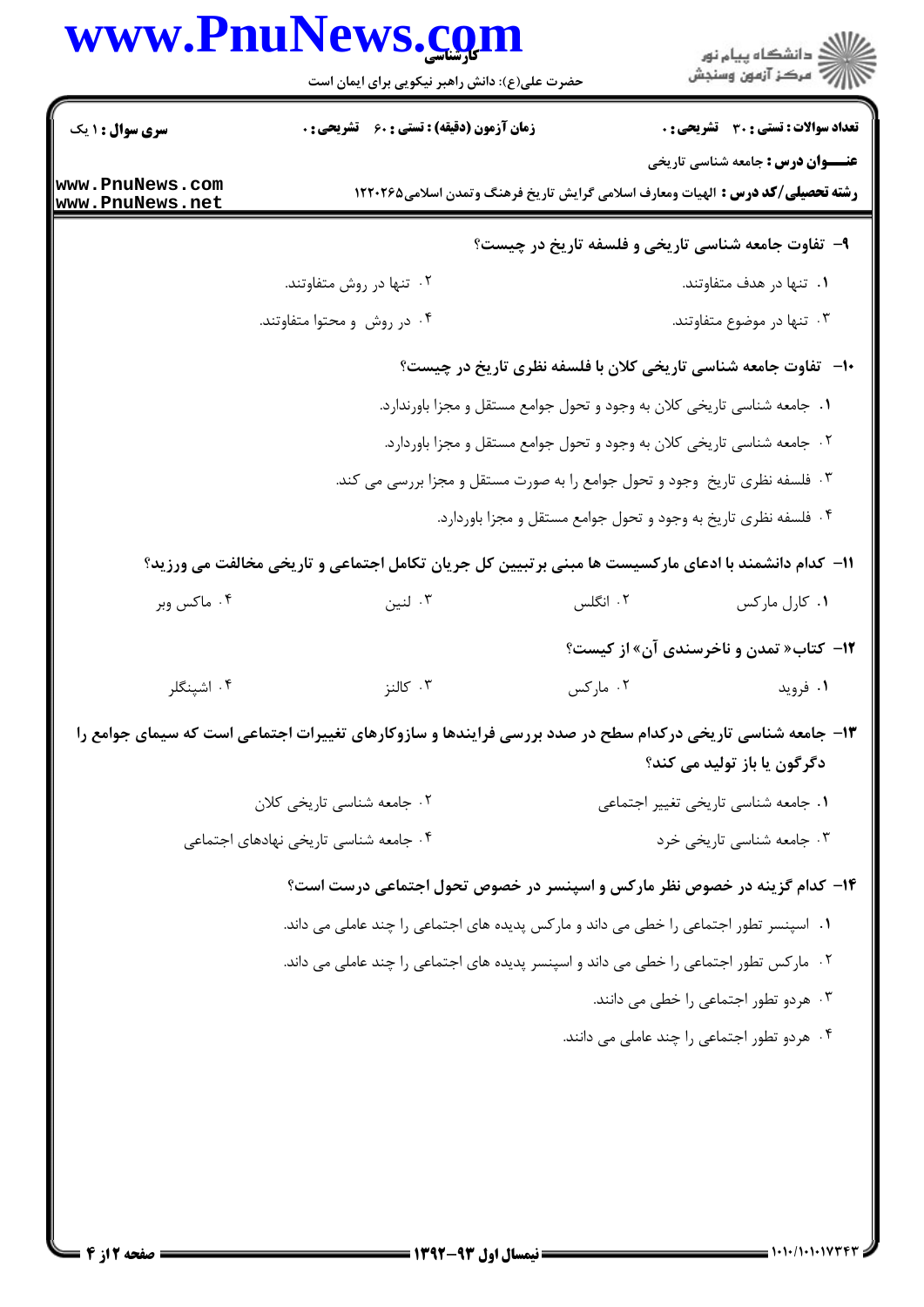|                                    | www.PnuNews.com                                                                                             |                                                                   | انشڪاه پيام نور<br>اڳ مرڪز آزمون وسنڊش                                                                                             |
|------------------------------------|-------------------------------------------------------------------------------------------------------------|-------------------------------------------------------------------|------------------------------------------------------------------------------------------------------------------------------------|
|                                    | حضرت علی(ع): دانش راهبر نیکویی برای ایمان است                                                               |                                                                   |                                                                                                                                    |
| <b>سری سوال : ۱ یک</b>             | زمان آزمون (دقیقه) : تستی : 60 ٪ تشریحی : 0                                                                 |                                                                   | <b>تعداد سوالات : تستی : 30 ٪ تشریحی : 0</b>                                                                                       |
| www.PnuNews.com<br>www.PnuNews.net |                                                                                                             |                                                                   | <b>عنـــوان درس :</b> جامعه شناسی تاریخی<br><b>رشته تحصیلی/کد درس :</b> الهیات ومعارف اسلامی گرایش تاریخ فرهنگ وتمدن اسلامی۱۲۲۰۲۶۵ |
|                                    | ۱۵– کدام گزینه در خصوص رابطه کل و جزء در خصوص تحلیل قوانین یک جامعه درست است؟                               |                                                                   |                                                                                                                                    |
|                                    |                                                                                                             |                                                                   | ۰۱ جزء تشکیل دهنده کل است و کل هیچ معنایی ندارد.                                                                                   |
|                                    |                                                                                                             |                                                                   | ٠٢ آنچه هست كل مى باشد و جزء نقشى ندارد.                                                                                           |
|                                    |                                                                                                             | ۰۳ اجزاء به کل قوام می دهد و شناخت کل برای شناخت اجزاء ضروری است. |                                                                                                                                    |
|                                    |                                                                                                             | ۰۴ این دو هیچ ارتباطی با هم ندارند و شناخت هر یک جداگانه است.     |                                                                                                                                    |
|                                    | ۱۶- در خصوص میزان اهمیت دو پدیده تاریخی مانند انقلاب مشروطه و انقلاب اسلامی مورخ کدام روش را به کار می برد؟ |                                                                   |                                                                                                                                    |
| ۰۴ تفاهم                           | ۰۳ تقابل                                                                                                    | ۰۲ مقایسه                                                         | ۰۱ تضاد                                                                                                                            |
|                                    | ۱۷- ما از چه طریقی به پدیده ها و واقعیت های خاموش و ساکت اجتماعی معنا و مفهوم می دهیم؟                      |                                                                   |                                                                                                                                    |
| ۰۴ قانون                           | ۰۳ نتيجه                                                                                                    | ۰۲ نظریه                                                          | ۰۱ فرضیه                                                                                                                           |
|                                    | 18- طبق نظریه کارکرد گرایی در شرایط عادی چه نوع رابطه ای میان دولت ومردم وجود دارد؟                         |                                                                   |                                                                                                                                    |
| ۰۴ سازگاری                         | ۰۳ مقايسه                                                                                                   | ۲. نفاهم                                                          | ۰۱ تقابل                                                                                                                           |
|                                    |                                                                                                             |                                                                   | ۱۹– از نظر مارکسیستها مالکیت جمعی عوامل تولید در کدام دوره های تاریخی می باشد؟                                                     |
|                                    | ۰۲ برده داری- سرمایه داری                                                                                   |                                                                   | ٠١. اجتماع اوليه-فئوداليسم                                                                                                         |
|                                    | ۰۴ فئوداليسم- سوسياليسم                                                                                     |                                                                   | ٠٣ اجتماع اوليه-سوسياليسم                                                                                                          |
|                                    |                                                                                                             |                                                                   | <b>۲۰</b> - در مدل مفهومی ماکس وبر« انسان عقل گرای» چه جایگاهی دارد؟                                                               |
| ۰۴ تيپ آرماني                      | ۰۳ تیپ باستانی                                                                                              | ۰۲ تيپ متمدن                                                      | ۰۱ تيپ واقعي                                                                                                                       |
|                                    |                                                                                                             |                                                                   | <b>۲۱</b> - به نظر ادموند برک رشد و تکامل تاریخی و جامعه شناسی در چه چیزی است؟                                                     |
| ۰۴ مقايسه                          | ۰۳ تضاد                                                                                                     | ۰۲ ستيز                                                           | ۰۱ همکاری                                                                                                                          |
|                                    |                                                                                                             |                                                                   | <b>۲۲</b> - کتاب «جنون و تمدن» نوشته چه کسی است؟                                                                                   |
| ۰۴ گیدنز                           | ۰۳ اسملسر                                                                                                   | ۰۲ فوکو                                                           | ۰۱ اسکاچپول                                                                                                                        |
|                                    | ۲۳- چه کسی برای اولین بار اصطلاح جامعه شناسی را به کار برد؟                                                 |                                                                   |                                                                                                                                    |
| ۰۴ هربرت اسپنسر                    | ۰۳ افلاطون                                                                                                  | ۰۲ ابن خلدون                                                      | ۰۱ اگوست کنت                                                                                                                       |
|                                    |                                                                                                             |                                                                   | <b>34- از نظر دورکیم بی نظمی اجتماعی و اخلاقی چه نام دارد؟</b>                                                                     |
| ۰۴ آنمیزم                          | ۰۳ آنومی                                                                                                    | ۰۲ آناتومی                                                        | ۰۱ شورش                                                                                                                            |
|                                    |                                                                                                             |                                                                   |                                                                                                                                    |